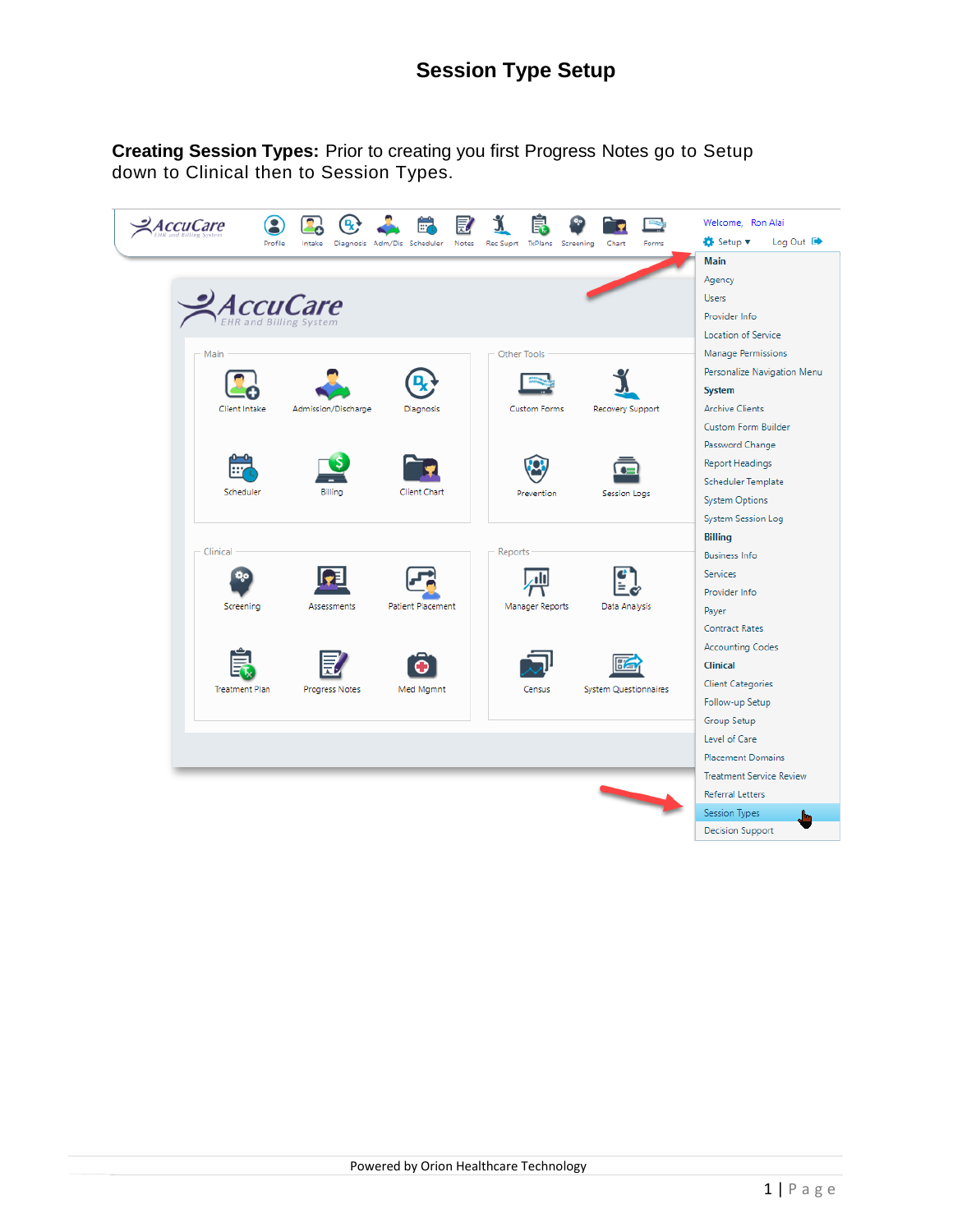1. Click the "Add" button.

| Setup > Add, Edit or Delete Type of Session<br><b>Existing Session Types:</b>                                                                                   |                          |                                    |                  |                   |                                       |  |  |  |  |
|-----------------------------------------------------------------------------------------------------------------------------------------------------------------|--------------------------|------------------------------------|------------------|-------------------|---------------------------------------|--|--|--|--|
| <b>Select</b>                                                                                                                                                   | <b>Session Type Code</b> | <b>Session Type Description</b>    | Hourly Rate (\$) | <b>NDW Export</b> | <b>Archived</b>                       |  |  |  |  |
|                                                                                                                                                                 |                          |                                    |                  |                   |                                       |  |  |  |  |
| $\widehat{\bullet}$                                                                                                                                             | 104                      | <b>DUI Follow-Up</b>               | 50.00            | <b>No</b>         | <b>No</b>                             |  |  |  |  |
| $\circ$                                                                                                                                                         | 105                      | <b>DUI Evaluation</b>              | 100.00           | <b>No</b>         | <b>No</b>                             |  |  |  |  |
| $\circ$                                                                                                                                                         | 1070                     | <b>Gambling Admission (Intake)</b> | 125.00           | No                | No                                    |  |  |  |  |
| $\circ$                                                                                                                                                         | 1071                     | <b>Gambling Assessment</b>         | 100.00           | <b>No</b>         | <b>No</b>                             |  |  |  |  |
| $\circ$                                                                                                                                                         | 1072                     | <b>Gambling Outpatient Group</b>   | 28.00            | <b>No</b>         | No                                    |  |  |  |  |
| $\circ$                                                                                                                                                         | 1073                     | <b>Gambling Individual</b>         | 100.00           | <b>No</b>         | <b>No</b>                             |  |  |  |  |
| $\circ$                                                                                                                                                         | 1150                     | <b>FAC Assessment</b>              | 0.00             | <b>No</b>         | No                                    |  |  |  |  |
| $\circ$                                                                                                                                                         | 1152                     | <b>FAC Individual</b>              | 0.00             | <b>No</b>         | <b>No</b>                             |  |  |  |  |
| O                                                                                                                                                               | 1205                     | <b>Youth Assessment</b>            | 100.00           | <b>No</b>         | No                                    |  |  |  |  |
| $\circ$                                                                                                                                                         | 125                      | <b>Jail Evaluation</b>             | 250.00           | <b>No</b>         | <b>No</b><br>$\overline{\phantom{a}}$ |  |  |  |  |
| Hourly Rate: \$ 50.00<br>NDW Export: $\Box$ Archived: $\Box$<br>Service Code:   Individual<br>Session Type Code: 104<br>Session Type Description: DUI Follow-Up |                          |                                    |                  |                   |                                       |  |  |  |  |

- 2. Enter a Session Type Code, Hourly Rate, Service Code (if you have subscripted to Billing) and Session Type Description.
- 3. Click the "Save" button.

| <b>Select</b> | <b>Session Type Code</b>  | <b>Session Type Description</b>                | Hourly Rate (\$)  | <b>NDW Export</b> | <b>Archived</b> |  |
|---------------|---------------------------|------------------------------------------------|-------------------|-------------------|-----------------|--|
| $\odot$       | 104                       | <b>DUI Follow-Up</b>                           | 50.00             | <b>No</b>         | <b>No</b>       |  |
|               | 105                       | <b>DUI Evaluation</b>                          | 100.00            | <b>No</b>         | <b>No</b>       |  |
| $\circ$       | 1070                      | <b>Gambling Admission (Intake)</b>             | 125.00            | <b>No</b>         | <b>No</b>       |  |
| $\circ$       | 1071                      | <b>Gambling Assessment</b>                     | 100.00            | <b>No</b>         | <b>No</b>       |  |
| $\circ$       | 1072                      | <b>Gambling Outpatient Group</b>               | 28.00             | <b>No</b>         | <b>No</b>       |  |
| $\circ$       | 1073                      | <b>Gambling Individual</b>                     | 100.00            | <b>No</b>         | <b>No</b>       |  |
| $\circ$       | 1150                      | <b>FAC Assessment</b>                          | 0.00              | <b>No</b>         | <b>No</b>       |  |
| $\circ$       | 1152                      | <b>FAC Individual</b>                          | 0.00              | <b>No</b>         | <b>No</b>       |  |
| $\circ$       | 1205                      | <b>Youth Assessment</b>                        | 100.00            | <b>No</b>         | <b>No</b>       |  |
| $\circ$       | 125                       | <b>Jail Evaluation</b>                         | 250.00            | <b>No</b>         | <b>No</b>       |  |
|               | <b>Session Type Code:</b> | <b>Hourly Rate: \$</b><br><b>Service Code:</b> | NDW Export:<br>۷. | Archived:         |                 |  |